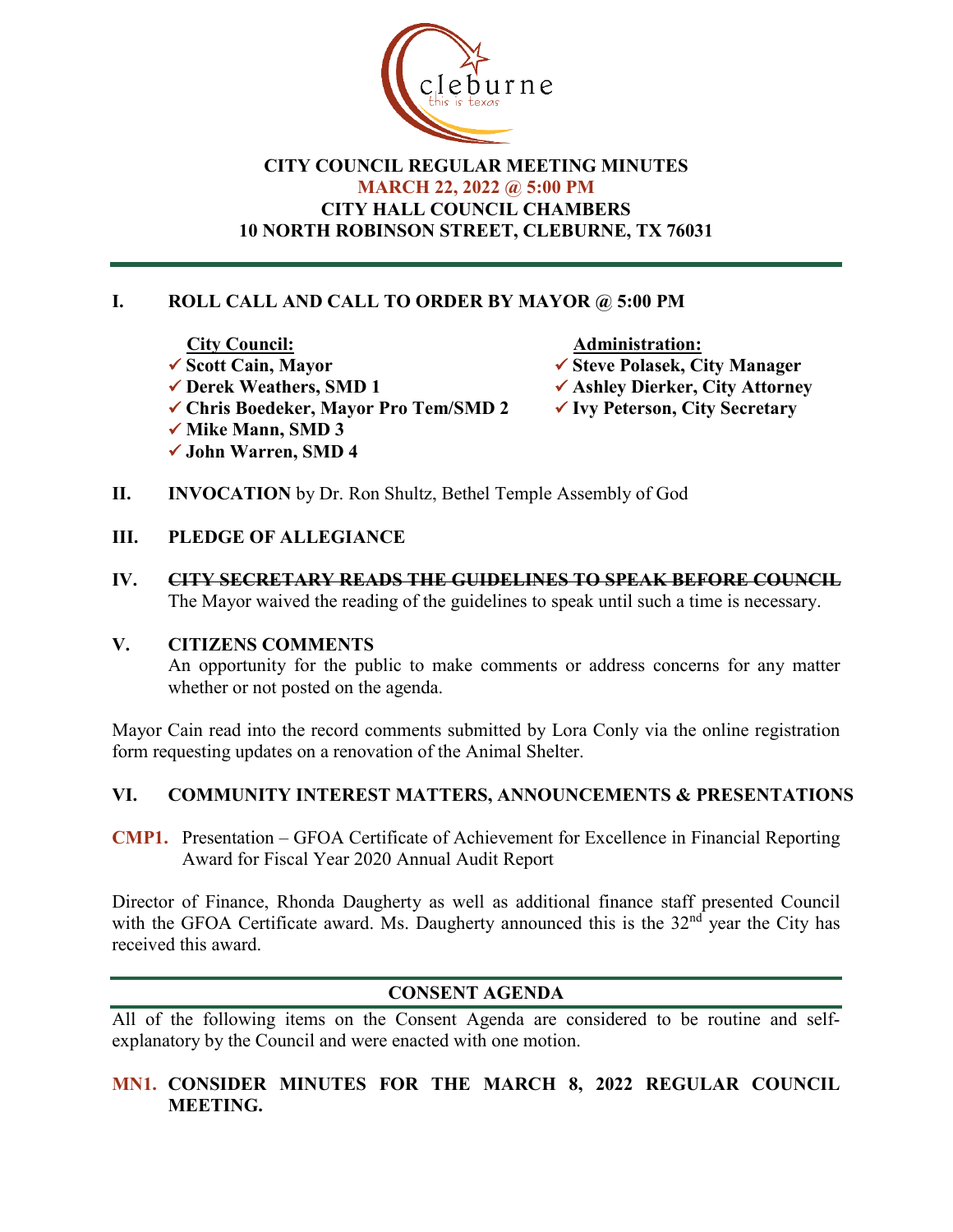## **RS1. RS03-2022-33 CONSIDER A RESOLUTION CONSENTING TO THE EXTENSION OF THE DECLARATION OF LOCAL DISASTER UNTIL APRIL 12, 2022.**

#### Presented by: Steve Polasek, City Manager

Summary: On March 23, 2020, the Mayor executed a Declaration of Local Disaster ("Declaration") for the City of Cleburne pursuant to Section 418.108(a) of the Texas Government Code, which was for a period of seven days. In accordance with 418.108(b) of the Texas Government Code and following Governor Greg Abbott's executive orders, the City Council has approved extensions to said Declaration, and continues to take actions to promote health and safety, and suppress the spread of COVID-19 in the community. This resolution for your consideration is to extend the existing Declaration to the next regular council meeting date of April 12, 2022, at 11:59 p.m. central daylight time.

## **OR1. OR03-2022-27 CONSIDER AN ORDINANCE APPOINTING JUDGES AND ALTERNATE JUDGES FOR THE PURPOSE OF CONDUCTING THE CITY OF CLEBURNE AND CLEBURNE INDEPENDENT SCHOOL DISTRICT MAY 7, 2022 JOINT GENERAL ELECTION.**

#### Presented by: Ivy Peterson, City Secretary

Summary: The City Secretary's Office, in accordance with the Joint Election Agreement, will provide for the administration of the City's and Cleburne Independent School District's General Election. Pursuant to the Texas Election Code (§32.008) and the Agreement, Council is to appoint the presiding and alternate election judges for each District (i.e. Precinct) in which an election is held. The role of the alternate is to serve as presiding judge if the appointed judge cannot serve, otherwise, the alternate serves as one of the clerks. The appointment term will be for the May 7, 2022 General Election.

Staff has sought candidates and recommends appointment of the following for their respective District/assignment:

| <b>DISTRICT</b> | <b>LOCATION OF POLLING PLACE</b>     | <b>JUDGES/ALTERNATES</b>   |
|-----------------|--------------------------------------|----------------------------|
| <b>NAME</b>     |                                      |                            |
| "District 1/3"  | Cooke Elementary School, Cafeteria   | <b>Sherry Reeves</b>       |
|                 | 902 Phillips Street                  | Ronald Shultz, Alt         |
| "District 2"    | Gerard Elementary, Cafeteria         | <b>Kimberly Spalding</b>   |
|                 | 1212 South Hyde Park Boulevard       | Lori (Janelle) Parker, Alt |
| "District 4"    | Booker T Washington Community &      | <b>Richard Gaurkee</b>     |
|                 | Recreation Center, Banquet Hall, 100 | Beatrice Lopez, Alt        |
|                 | Mansfield Road                       |                            |
| "Early          | Cleburne City Hall, Conference Room  | <b>Heather Aikman</b>      |
| Voting Ballot   | 10 North Robinson Street             | Julie Traut, Alt           |
| Board"          |                                      |                            |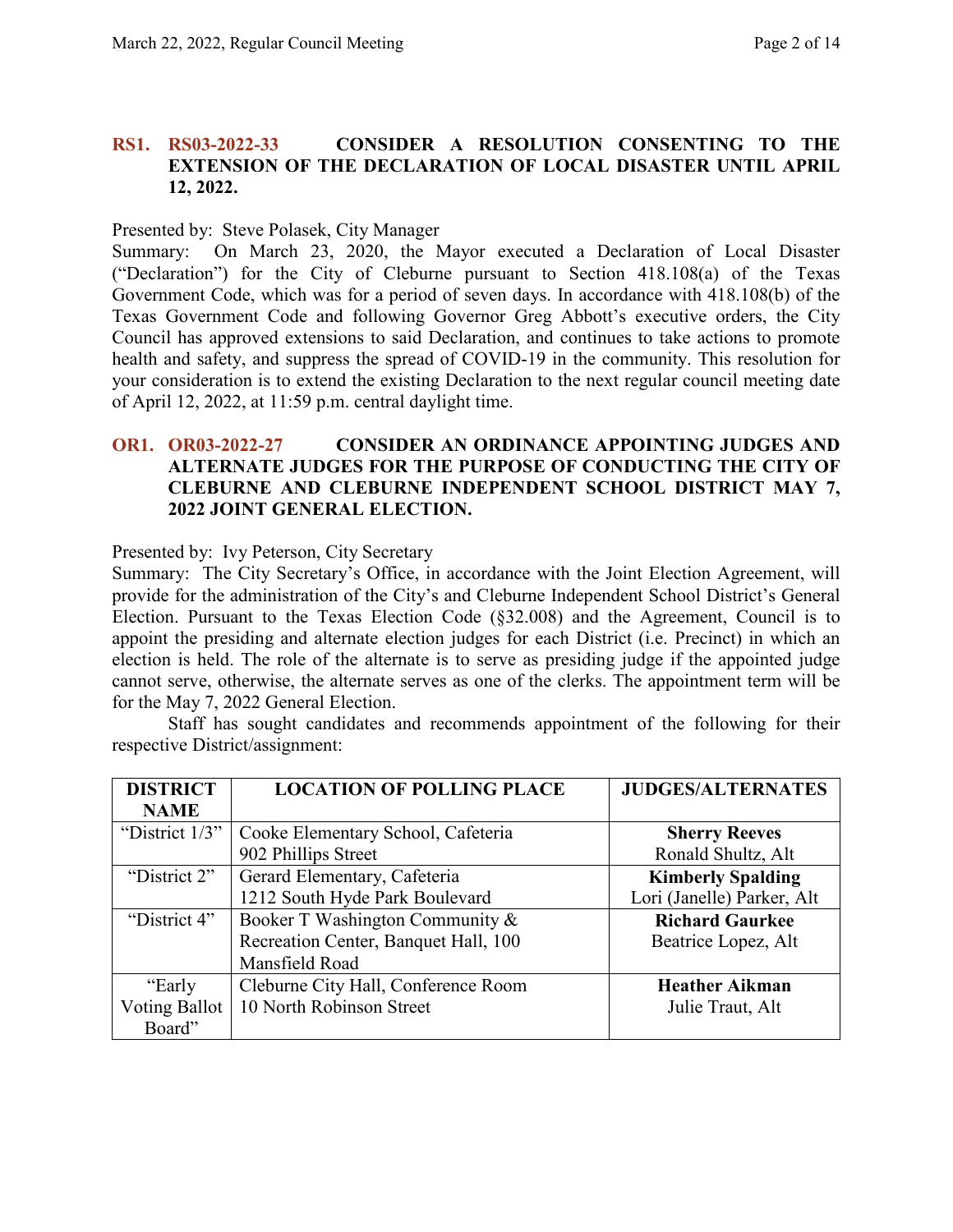#### **RS2. RS03-2022-34 CONSIDER A RESOLUTION AUTHORIZING A CHAPTER 380 AGREEMENT WITH JML INVESTMENTS, LTD, UNDER THE TERMS OF THE FAÇADE IMPROVEMENT ECONOMIC DEVELOPMENT INCENTIVE PROGRAM, FOR PROPERTY LOCATED AT 1705 NORTH MAIN STREET.**

#### Presented by: Grady Easdon, Economic Development Manager

Summary: Mr. James Lemons, representing JML Investments Ltd., has submitted an application under the City of Cleburne's Façade Improvement program seeking reimbursement of expenditures for improvements to his property located at 1705 North Main Street. The scope of work for this project includes repainting the building exterior and repainting the iron perimeter fencing. Under the terms of the Façade Improvement Incentive Program, up to 50% of eligible project costs are reimbursable up to a maximum of \$5,000. Total cost of this project for improvements will be \$16,700.00, so the maximum reimbursement would be \$5,000.00. Should this request be approved, there will be \$23,503.00 in remaining funds for other projects under the program.

#### **RS3. RS03-2022-35 CONSIDER A RESOLUTION AUTHORIZING A CHAPTER 380 AGREEMENT WITH JML INVESTMENTS, LTD, UNDER THE TERMS OF THE FAÇADE IMPROVEMENT ECONOMIC DEVELOPMENT INCENTIVE PROGRAM, FOR PROPERTY LOCATED AT 2201 NORTH MAIN STREET.**

Presented by: Grady Easdon, Economic Development Manager

Summary: Mr. James Lemons, representing JML Investments Ltd., has submitted an application under the City of Cleburne's Façade Improvement program seeking reimbursement of expenditures for improvements to his property located at 2201 North Main Street. The scope of work for this project includes repainting the building exterior and repainting the pole sign facing Main Street. Under the terms of the Façade Improvement Incentive Program, up to 50% of eligible project costs are reimbursable up to a maximum of \$5,000. Total cost of this project for improvements will be \$10,600.00, so the maximum reimbursement would be \$5,000.00. Should this request be approved, there will be \$18,503.00 in remaining funds for other projects under the program.

#### **RS4. RS03-2022-36 CONSIDER A RESOLUTION AUTHORIZING A CHAPTER 380 AGREEMENT WITH JML INVESTMENTS, LTD, UNDER THE TERMS OF THE FAÇADE IMPROVEMENT ECONOMIC DEVELOPMENT INCENTIVE PROGRAM, FOR PROPERTY LOCATED AT 2203 NORTH MAIN STREET.**

Presented by: Grady Easdon, Economic Development Manager

Summary: Mr. James Lemons, representing JML Investments Ltd., has submitted an application under the City of Cleburne's Façade Improvement program seeking reimbursement of expenditures for improvements to his property located at 2203 North Main Street. The scope of work for this project includes repainting the building exterior and repainting the pole sign facing Main Street. Under the terms of the Façade Improvement Incentive Program, up to 50% of eligible project costs are reimbursable up to a maximum of \$5,000. Total cost of this project for improvements will be \$10,600.00, so the maximum reimbursement would be \$5,000.00. Should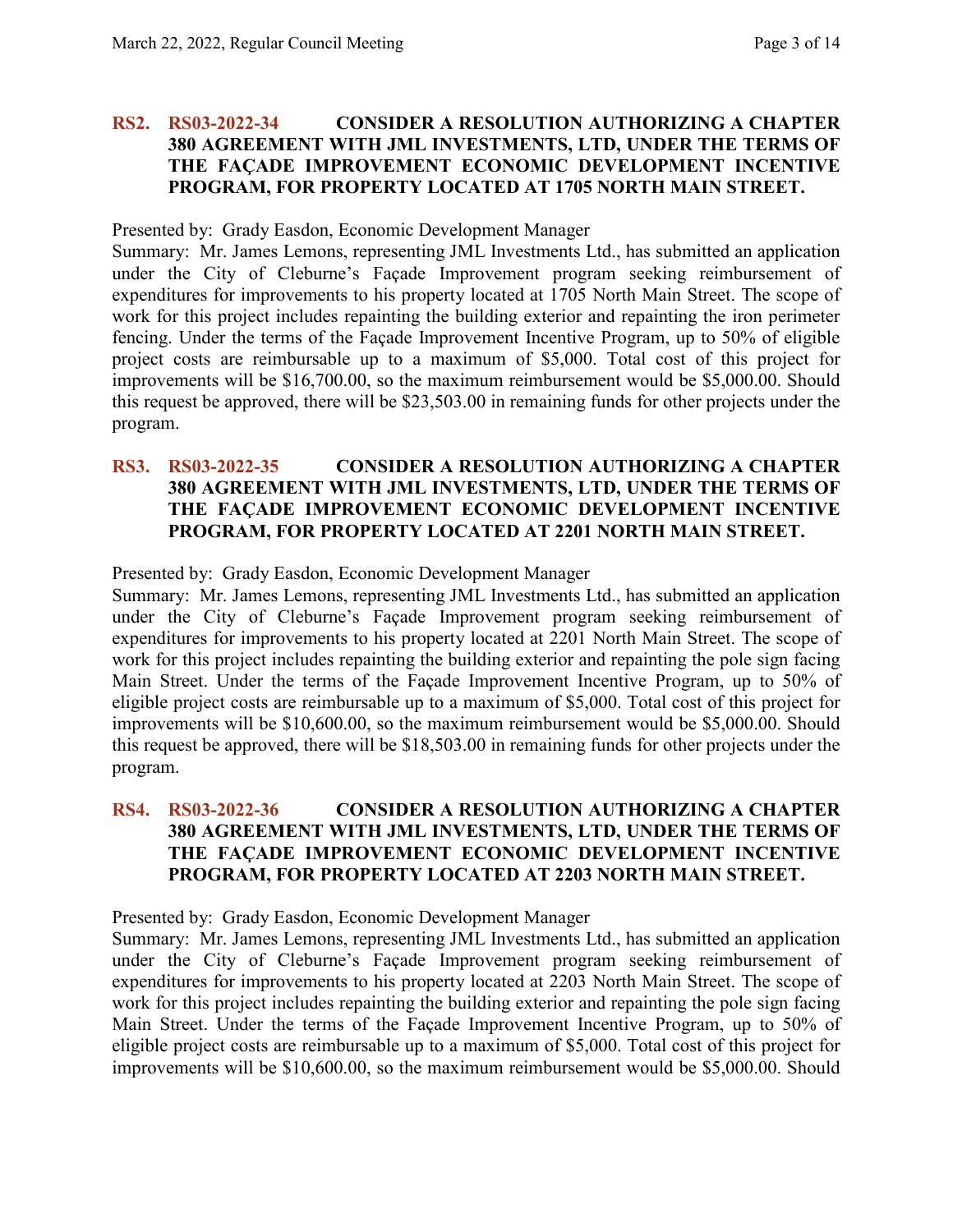this request be approved, there will be \$13,503.00 in remaining funds for other projects under the program.

## **RS5. RS03-2022-37 CONSIDER A RESOLUTION CONSENTING TO THE ASSIGNMENT OF A LAND LEASE AGREEMENT WITH PARTNERS AVIATION, INC FOR TRACT 501 AT THE CLEBURNE REGIONAL AIRPORT; DECLINING TO EXERCISE THE CITY'S FIRST OPTION TO PURCHASE BUILDINGS AND IMPROVEMENTS ATTENDANT TO THIS ASSIGNMENT.**

Presented by: Sharlette Wright, Airport Manager

Summary: Mr. Holden has sold his aircraft and would like to sell his leasehold interest in Hangar 501 for \$250,000. The lease states "The City shall have the first option to purchase the buildings and improvements. Should the City refuse to buy the buildings and improvements on the leased premises (i.e. Tract 501), the Lessee may sell said building to another prospective purchaser." Staff recommends declining the right to purchase and consenting to the assignment. The leasehold assignment will be brought to Council for approval before the sale of the facility.

## **OC1. CONSIDER CONFIRMING THE APPOINTMENT OF NEAL SANDLIN TO THE CLEBURNE POLICE RESERVE FORCE IN ACCORDANCE WITH TEXAS LOCAL GOVERNMENT CODE § 341.012 AND CITY OF CLEBURNE, TEXAS CODE OF ORDINANCES § 33.03.**

Presented by: Rob Severance, Police Chief

Summary: Chief Severance is requesting Council to confirm the appointment of Sergeant Neal Sandlin (upon his retirement) to the Cleburne Police Reserve Force, thereby permitting him to carry a weapon and act as a peace officer at all times, in accordance with Texas Local Government Code § 341.012 and City of Cleburne, Texas Code of Ordinances § 33.03. Sgt. Sandlin has announced his intent to retire from the Cleburne Police Department, effective March 25, 2022, with 22 years of service. Neal holds Texas Master Peace Officer and Instructor certifications.

## **OC2. CONSIDER AUTHORIZING EXPENDITURE OF FUNDS FOR THE BANQUET HALL AUDIOVISIUAL RENOVATION AT BOOKER T. WASHINGTON COMMUNITY AND RECREATION CENTER BY DELCOM GROUP FOR AN AMOUNT NOT TO EXCEED \$29,590.35; AS RECOMMENDED BY CLEBURNE 4B ECONOMIC DEVELOPMENT CORPORATION.**

Presented by: Aaron Dobson, Director of Community Services

Summary: The banquet hall room audiovisual project will include a motorized recessed ceiling screen, ceiling mounted projector, flush mounted speakers and subwoofers, wireless microphone system, and HDMI wall plate. Delcom Group was awarded this project utilizing TIPS contract, #200904 AV, for an amount not to exceed \$29,590.35. The 4B Economic Development Board of Directors considered and unanimously recommended this purchase at the March 17, 2022 meeting.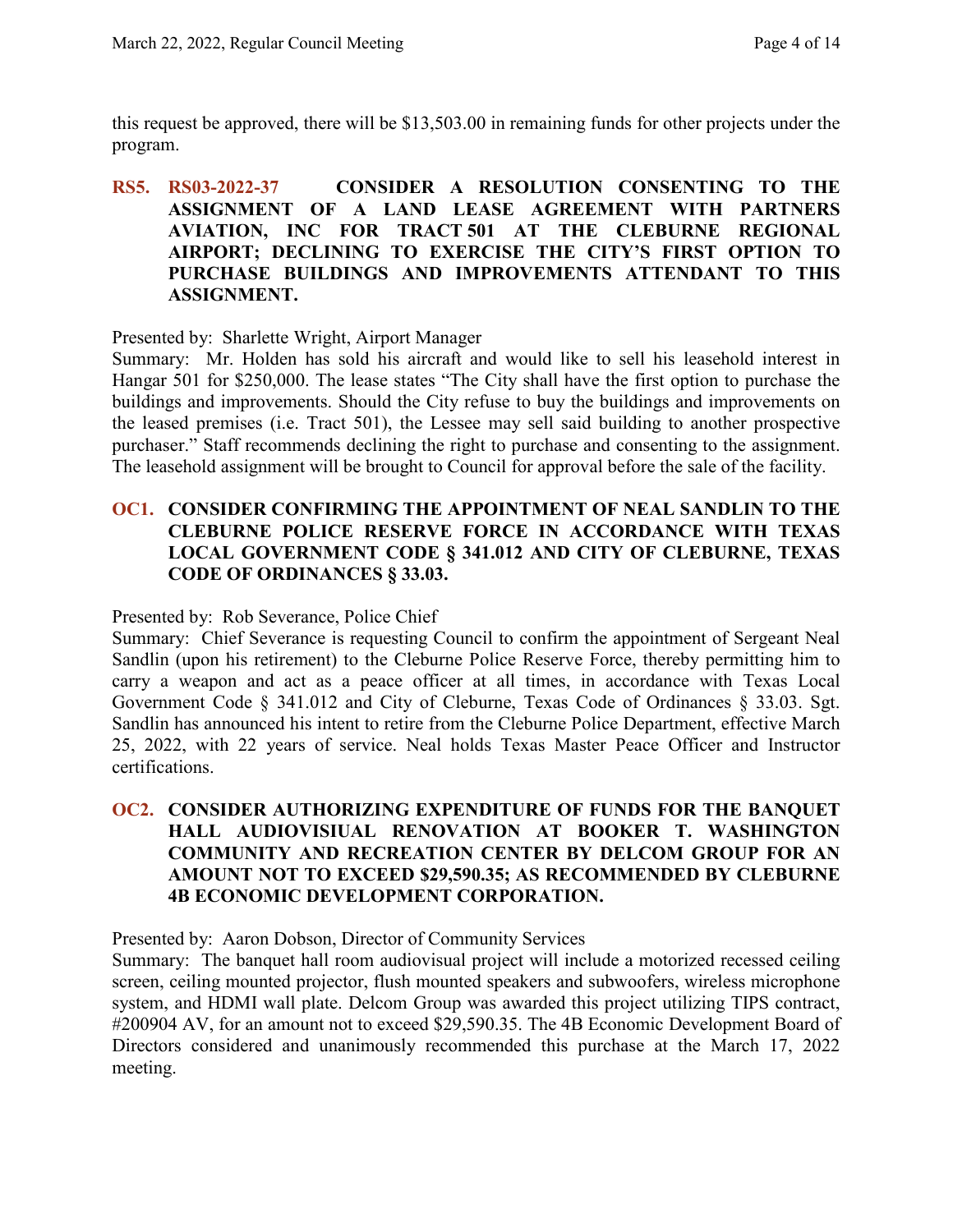#### **RS6. RS03-2022-38 CONSIDER AUTHORIZING CITY STAFF TO SET RATES OF PAY FOR SPLASH STATION LIFEGUARDS IN ACCORDANCE WITH REGIONAL MARKET RATES; AS RECOMMENDED BY CLEBURNE 4B ECONOMIC DEVELOPMENT CORPORATION.**

Presented by: Aaron Dobson, Director of Community Services

Summary: To ensure Splash Station can hire the best regional staff, the facility must be competitive with its lifeguard rates. This action will allow staff to proactively adjust lifeguard pay rates to those in the regional market. The 4B Economic Development Board of Directors considered and unanimously recommended this process at the March 17, 2022 meeting.

| <b>MOTION:</b> to approve as presented in its entirety |  |  |  |
|--------------------------------------------------------|--|--|--|
|                                                        |  |  |  |

|           | <b>Motion</b>         | <b>Second</b> | Ave                  | $\bf No$ | <b>Abstain</b> | <b>Absent</b> |                         | <b>Result</b>         |
|-----------|-----------------------|---------------|----------------------|----------|----------------|---------------|-------------------------|-----------------------|
| Weathers  |                       |               | X                    |          |                |               | $\overline{\textbf{X}}$ | Approved as presented |
| Boedeker  |                       |               |                      |          |                |               |                         | Approved as amended   |
| Mann      |                       |               |                      |          |                |               |                         | Denied                |
| Warren    |                       |               | Χ                    |          |                |               |                         | Withdrawn             |
| Cain      |                       |               |                      |          |                |               |                         | Postponed until:      |
| $\cdot X$ | <b>Motion Carried</b> |               | <b>Motion Failed</b> |          |                |               |                         | <b>Roll Call</b>      |

## **ACTION AGENDA**

# **RS7. RS03-2022-39 CONSIDER A RESOLUTION ACCEPTING THE ANNUAL AUDIT FOR FISCAL YEAR ENDED SEPTEMBER 30, 2021.**

Presented by: Rhonda Daugherty, Director of Finance

Summary: Section 8.12 of the City of Cleburne Charter states that an independent firm of certified public accountants will perform the annual audit and present the results to the City Council. On Monday, March 14, 2022, the Audit Committee met with John Manning, the audit engagement partner with the City's audit firm, Pattillo, Brown and Hill LLP, to review the results of the annual audit for Fiscal Year ended September 30, 2021 and the Statement on Auditing Standards 114 audit management letter. The City received an unmodified opinion (Independent Auditor's Report), which is the most favorable audit opinion an entity can receive. John Manning of Pattillo, Brown and Hill LLP, will be present to give a brief presentation regarding the annual audit. The Annual Comprehensive Financial Report (ACFR) for Fiscal Year ended September 30, 2021 is an exhibit to the staff report. A public copy of the ACFR is available for review. The ACFR will also be available on the City's website after acceptance by City Council.

John Manning of Pattillo, Brown and Hill, LLP presented the annual audit report to the City Council.

Mayor Cain explained the outside audit is for full transparency with all City funds that staff uses a lean conservative budget in order to protect taxpayer's dollars.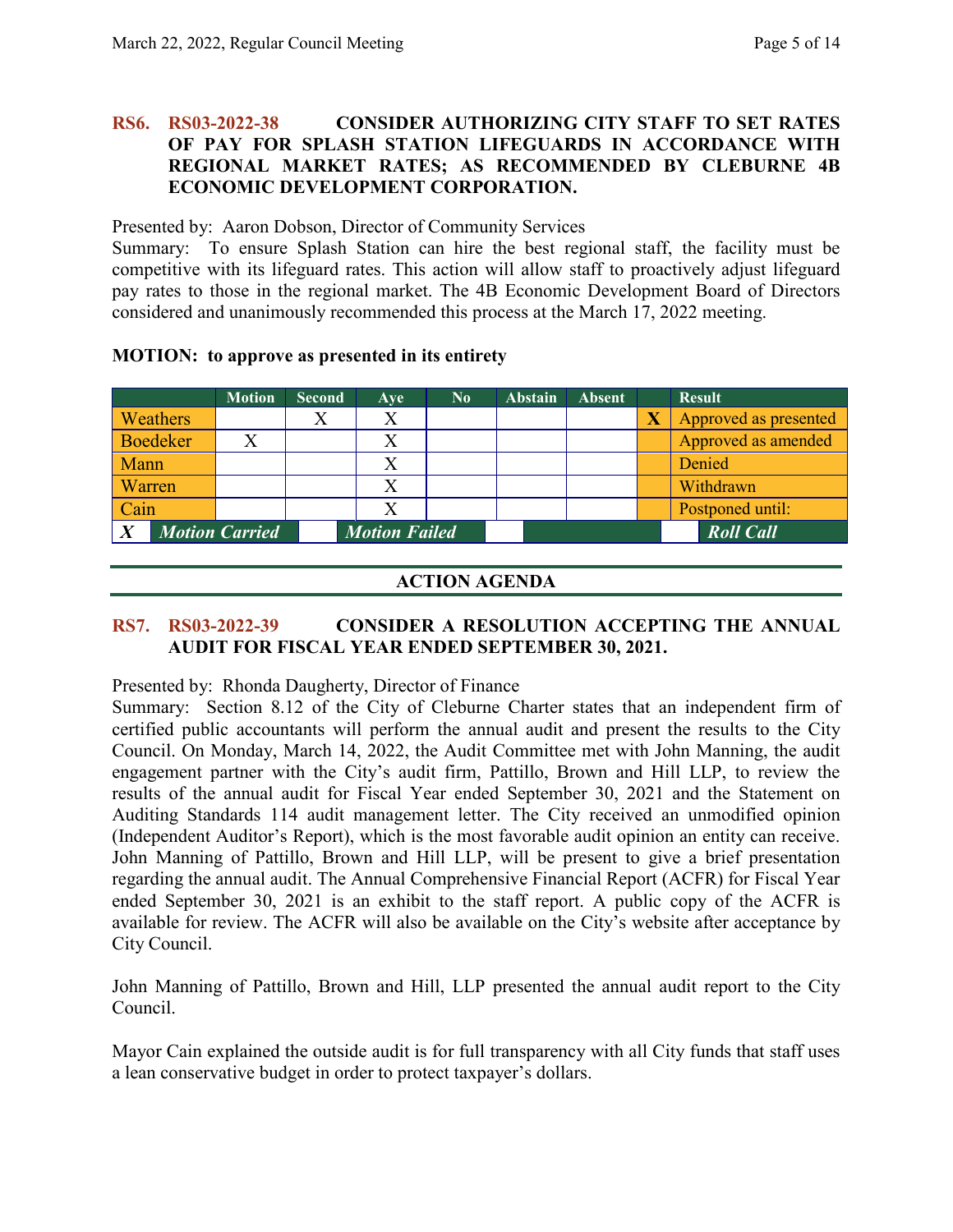|                       | <b>Motion</b> | <b>Second</b> | Ave                  | $\mathbf{N_0}$ | <b>Abstain</b> | <b>Absent</b> |                       | <b>Result</b>         |
|-----------------------|---------------|---------------|----------------------|----------------|----------------|---------------|-----------------------|-----------------------|
| <b>Weathers</b>       |               |               | X                    |                |                |               | $\overline{\text{X}}$ | Approved as presented |
| Boedeker              |               |               |                      |                |                |               |                       | Approved as amended   |
| <b>Mann</b>           |               |               |                      |                |                |               |                       | Denied                |
| <b>Warren</b>         |               |               |                      |                |                |               |                       | Withdrawn             |
| Cain                  |               |               |                      |                |                |               |                       | Postponed until:      |
| <b>Motion Carried</b> |               |               | <b>Motion Failed</b> |                |                |               |                       | <b>Roll Call</b>      |

#### **MOTION: to accept the annual audit as presented**

**OR2. OR03-2022-00** *\*PUBLIC HEARING\** **CONSIDER AN ORDINANCE REZONING ±1.82 ACRES FROM SF-4 (SINGLE-FAMILY DWELLING DISTRICT) AND MF (MULTIPLE-FAMILY HOUSING DISTRICT) TO C1 (LOCAL BUSINESS DISTRICT), LOCATED AT 201 AND 205 WEST HARRELL STREET, AS REQUESTED BY JOHNSON COUNTY, REPRESENTED BY JOHNSON COUNTY PUBLIC WORKS, CASE ZC22-001.**

Presented by: David Jones, Director of Community Development

Summary: The applicant has requested to rezone approximately 1.82 acres from SF-4 (Single-Family District) and MF (Multiple-Family Housing District) to C1 (Local Business District) for the properties located at 201 and 205 West Harrell Street. The applicant has indicated their intent to rezone and replat the subject property for the construction of a maintenance shop for Johnson County Public Works.

The Planning and Zoning Commission considered this request at their March 14, 2022 meeting and recommended denial with a vote of 4-0. The recommendation of denial requires a supermajority vote for approval by City Council.

Mayor Pro Tem Boedeker stepped out of the chambers due to conflict of interest.

At the request of the applicant, this rezone was withdrawn from consideration. However, since this item was published and posted as a public hearing, Mayor Cain opened the public hearing. There were no speakers and the public hearing was closed and no action was taken by the Council.

Mayor Pro Tem Boedeker re-entered the chambers.

## **OR3. OR03-2022-28** *\*PUBLIC HEARING\** **CONSIDER AN ORDINANCE REZONING ±0.20 ACRES FROM C0 (NON-RETAIL DISTRICT) TO SF-4 (SINGLE-FAMILY DWELLING DISTRICT), LOCATED AT 314 NORTH ANGLIN STREET, AS REQUESTED BY STAR EXECUTIVES, REPRESENTED BY STEVE DONGO, CASE ZC22-006.**

Presented by: David Jones, Director of Community Development

Summary: The applicant has requested to rezone approximately 0.20 acres from C0 (Non-Retail District) to SF-4 (Single-Family Dwelling District) for the property located at 314 North Anglin Street. The applicant has indicated their intent to convert the existing residential structure into a single-family home.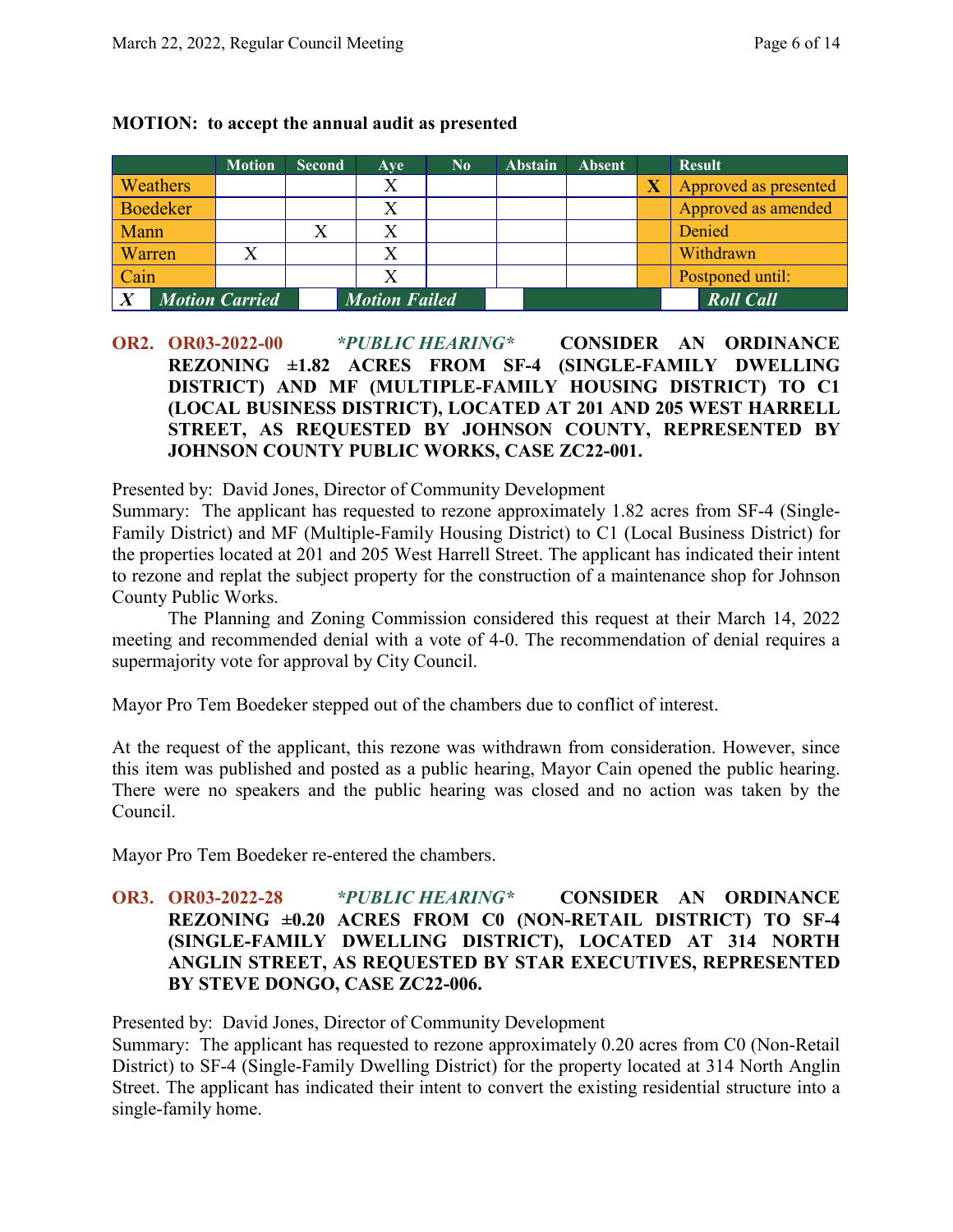The Planning and Zoning Commission considered this request at their March 14, 2022 meeting and recommended approval with a vote of 4-0.

Mayor Cain opened the public hearing and members of the public who registered to speak were invited to come forward.

Proponent Steve Dongo was available in person and answered questions of the Council.

Dan Roberts spoke in opposition of the rezone as he would like to see the property zoned commercial for future business opportunities.

There were no further speakers and Mayor Cain closed the public hearing.

Mayor Pro Tem Boedeker asked staff for information on the current usage of homes in the area and staff confirmed they were being utilized as family dwellings and not commercial.

Mayor Cain asked the applicant if the property remained as non-retail (C0) would the financing be denied and he replied it would.

Staff explained the houses to the south will remain commercial and that it wouldn't stop the commercial business that are close to the home.

|                       | <b>Motion</b> | <b>Second</b> | Ave                  | $\bf No$ | <b>Abstain</b> | <b>Absent</b> | <b>Result</b>         |
|-----------------------|---------------|---------------|----------------------|----------|----------------|---------------|-----------------------|
| <b>Weathers</b>       |               |               |                      |          |                |               | Approved as presented |
| Boedeker              |               |               |                      |          |                |               | Approved as amended   |
| <b>Mann</b>           |               |               |                      |          |                |               | Denied                |
| <b>Warren</b>         |               |               |                      |          |                |               | Withdrawn             |
| Cain                  |               |               |                      |          |                |               | Postponed until:      |
| <b>Motion Carried</b> |               |               | <b>Motion Failed</b> |          |                |               | <b>Roll Call</b>      |

#### **MOTION: to approve as presented**

**OR4. OR03-2022-29** *\*PUBLIC HEARING\** **CONSIDER AN ORDINANCE AMENDING TITLE XV, "LAND USAGE," OF THE CODE OF ORDINANCES BY AMENDING CHAPTER 154, "SUBDIVISIONS," ADDING PROVISIONS TO CLARIFY THE APPLICABILITY OF PRELIMINARY PLATS, EXTENDING THE PERIOD OF VALIDITY FOR PRELIMINARY PLATS AND UPDATING THE EXTENSION OF APPROVAL FOR PRELIMINARY PLATS; CASE GC22- 004.**

Presented by: David Jones, Director of Community Development

Summary: Staff is proposing amendments to Sections 154.020 "General Procedures," 154.021 "Pre-Application Conference," and 154.022 "Preliminary Plats – Procedures for Approval." The proposed amendments clarify the applicability of preliminary plats, extend the period of validity for preliminary plats from 12 months to 24 months and clarify the circumstances under which an extension of preliminary plat approval is necessary.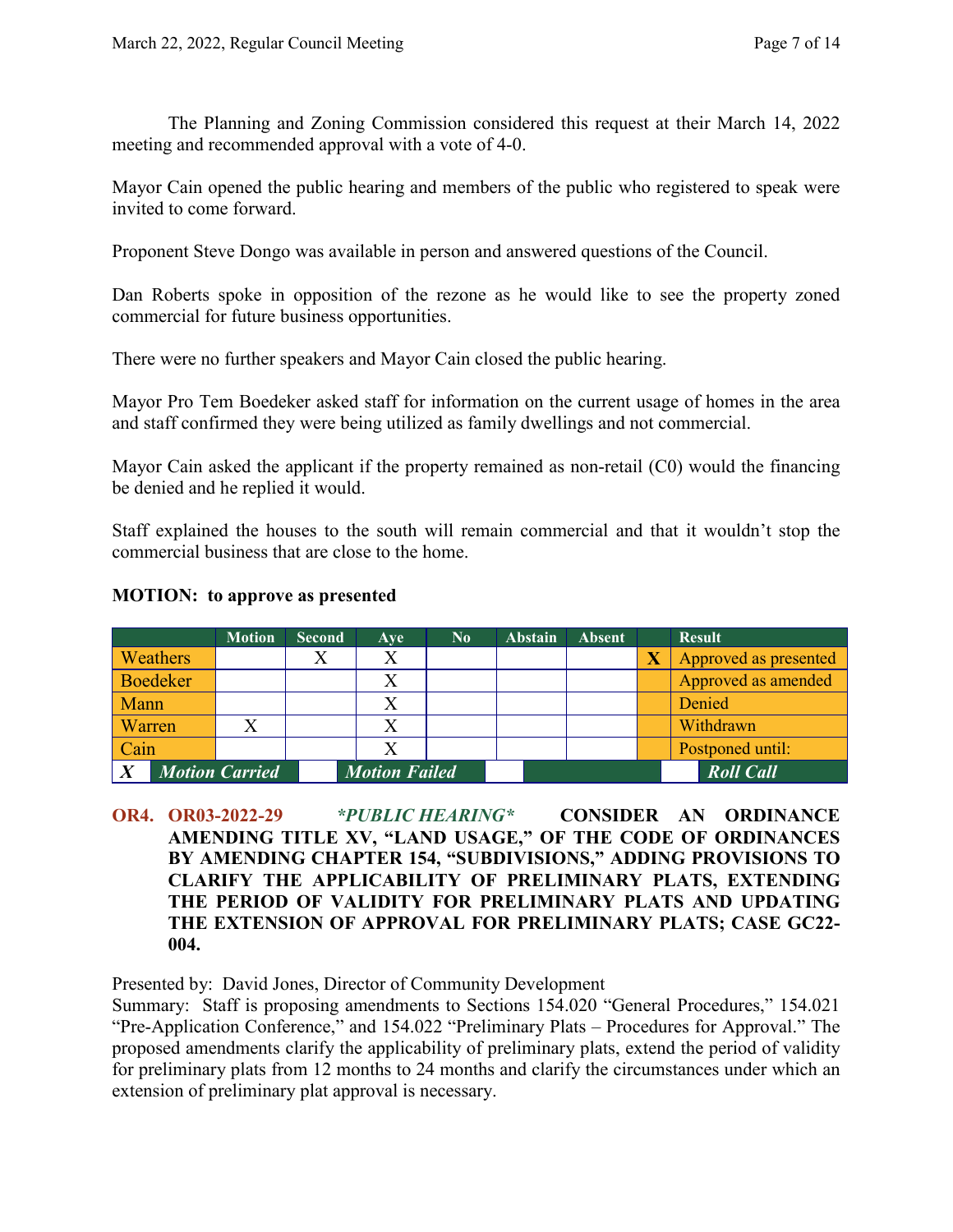As development occurs throughout the City, the number of preliminary plats for larger residential subdivisions has increased. In order to allow adequate time, as provided by state law, for the review of civil plans and construction of public infrastructure for these projects, staff is proposing these amendments to clarify the applicability and validity of preliminary plats. The proposed amendments further clarify the preliminary plat approval process and specify the circumstances under which a preliminary plat is waived.

The current ordinance requires a preliminary plat for any subdivision or re-subdivision of property; the proposed changes allow for a waiver of the requirement to submit a preliminary plat if a property is to be developed in one phase, will not require extension of public utilities, and will not require construction within a floodplain. These changes will reduce developer cost for smaller and infill developments, and will reduce staff review time, while preserving the City's ability to require a preliminary plat for developments where a preliminary review is necessary.

In addition to the applicability of a preliminary plat, the proposed amendment also changes the expiration period of approved preliminary plats to conform to state law and to provide developers with adequate time to complete and receive approval of civil construction plans, which is required prior to the acceptance of a final plat. The proposal would extend the current expiration period of a preliminary plat from 12 months to 24 months and clarify when an extension of preliminary plat approval is needed. The proposed amendments will allow a preliminary plat to remain valid throughout the 24-month period, provided that the developer demonstrates progress towards completion of the development as defined in the Texas Local Government Code within 24 months of approval.

If an extension is needed prior to the 24-month expiration, staff may grant an initial extension of the approval for up to 12 months, with any subsequent extension requiring approval by City Council.

Additional minor updates are proposed to the Preliminary Plat intent statement and the Preliminary Plat approval process. One change clarifies that if a preliminary plat is conditionally approved or denied by City Council, once the plat is resubmitted with the conditions addressed, it would only require approval from City Council and not need to be resubmitted to the Planning and Zoning Commission, consistent with state law. Other changes merely clarify the approval entity and do not make any material changes to the approval process.

Mayor Cain opened the public hearing. There were no speakers and the public hearing was closed.

|                       |          | <b>Motion</b> | <b>Second</b>        | <b>Ave</b> | $\bf No$ | <b>Abstain</b> | <b>Absent</b>    | <b>Result</b>         |
|-----------------------|----------|---------------|----------------------|------------|----------|----------------|------------------|-----------------------|
|                       | Weathers |               |                      | $\rm X$    |          |                |                  | Approved as presented |
|                       | Boedeker |               |                      |            |          |                |                  | Approved as amended   |
| Mann                  |          |               |                      |            |          |                |                  | Denied                |
| Warren                |          |               |                      |            |          |                |                  | Withdrawn             |
| Cain                  |          |               |                      |            |          |                |                  | Postponed until:      |
| <b>Motion Carried</b> |          |               | <b>Motion Failed</b> |            |          |                | <b>Roll Call</b> |                       |

#### **MOTION: to approve as presented**

Mayor Pro Tem Boedeker excused himself from the meeting.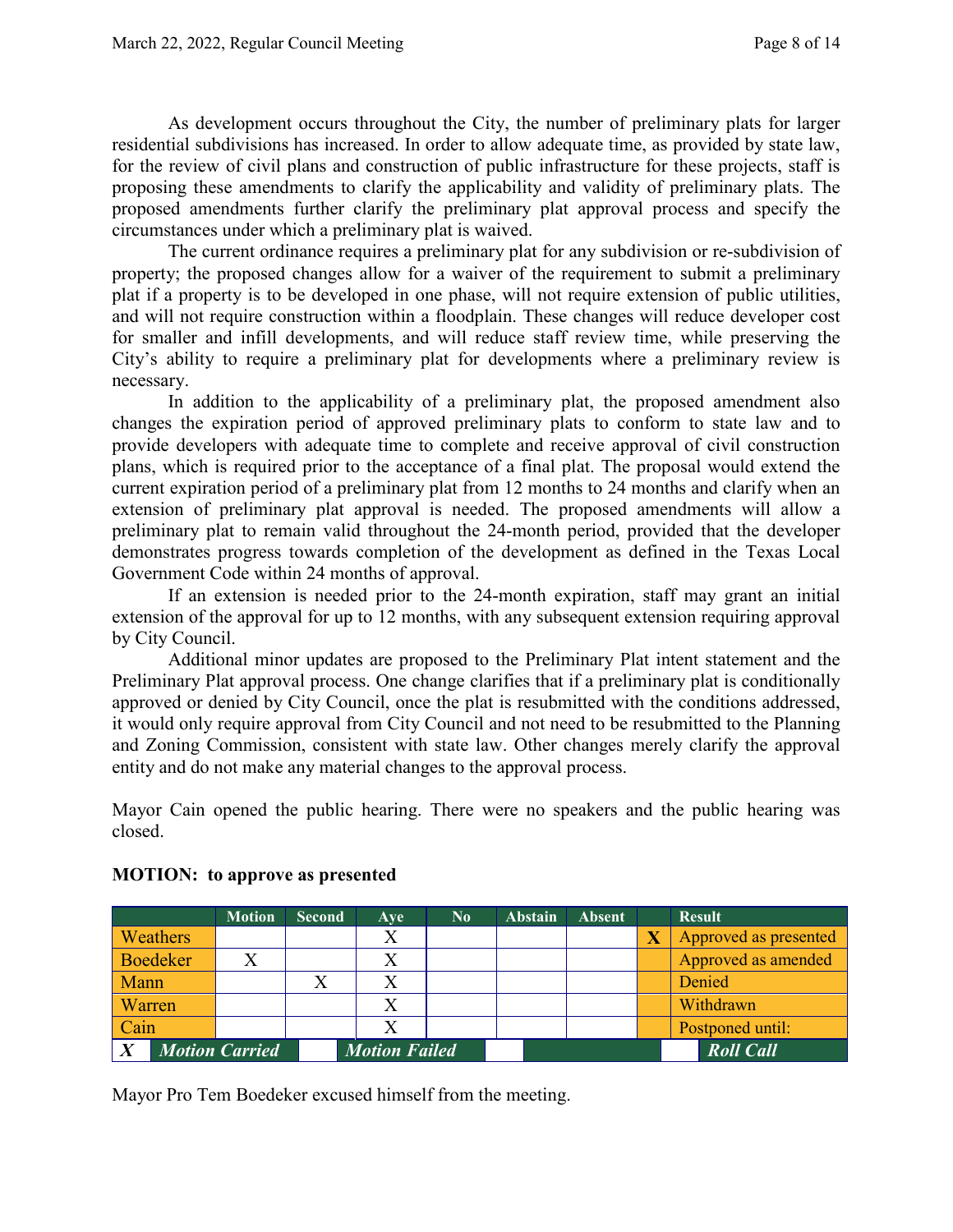## **RS8. RS03-2022-40 CONSIDER A RESOLUTION APPROVING THE PRELIMINARY PLAT OF RUSTIC ELM, FOR 37 SINGLE-FAMILY DETACHED RESIDENTIAL LOTS, 6 DUPLEX LOTS, 2 COMMERCIAL LOTS, AND 1 OPEN SPACE LOT, BEING ±17.346 ACRES ZONED SF-4 (SINGLE-FAMILY DWELLING DISTRICT), D (DUPLEX OR TWO-FAMILY DWELLING DISTRICT), C3 (COMMERCIAL DISTRICT) AND C2 (GENERAL BUSINESS DISTRICT), GENERALLY LOCATED ON THE NORTH SIDE OF WEST KILPATRICK AVENUE AND APPROXIMATELY 1,400 FEET WEST OF GRANBURY STREET, AS REQUESTED BY CH DEVELOPMENT, REPRESENTED BY JOHN HARDEE, CASE PC22-007.**

Presented by: David Jones, Director of Community Development

Summary: The applicant is requesting approval of the preliminary plat for Rustic Elm, which consists of 37 single-family detached residential lots, six duplex lots, two commercial lots and one open space lot. The applicant is proposing to develop a residential subdivision, with both single-family homes and duplexes, with the frontage lot along West Kilpatrick Avenue reserved for future commercial development.

The preliminary plat meets all of the minimum requirements as outlined in Chapter 154 and Chapter 155 of the Code of Ordinances. The Planning and Zoning Commission considered this request at their March 14, 2022 meeting and recommended approval with a vote of 4-0.

Proponent Courtney Coates was available in person should the Council have any questions

|                  |                 | <b>Motion</b>         | <b>Second</b> | Ave                  | $\bf No$ | <b>Abstain</b> | <b>Absent</b> | <b>Result</b>         |
|------------------|-----------------|-----------------------|---------------|----------------------|----------|----------------|---------------|-----------------------|
|                  | <b>Weathers</b> |                       |               |                      |          |                |               | Approved as presented |
|                  | Boedeker        |                       |               |                      |          |                |               | Approved as amended   |
| <b>Mann</b>      |                 |                       |               |                      |          |                |               | Denied                |
| <b>Warren</b>    |                 |                       |               |                      |          |                |               | Withdrawn             |
| $\vert$ Cain     |                 |                       |               |                      |          |                |               | Postponed until:      |
| $\boldsymbol{X}$ |                 | <b>Motion Carried</b> |               | <b>Motion Failed</b> |          |                |               | <b>Roll Call</b>      |

## **MOTION: to approve as presented**

**RS9. RS03-2022-41 CONSIDER A RESOLUTION APPROVING THE FINAL PLAT OF CHISHOLM HILLS ADDITION, FOR 99 SINGLE-FAMILY DETACHED RESIDENTIAL LOTS AND 3 OPEN SPACE LOTS, BEING ±22.812 ACRES ZONED PD (PLANNED DEVELOPMENT DISTRICT), GENERALLY LOCATED ON THE SOUTH SIDE OF WOODARD AVENUE AND APPROXIMATELY 485 FEET EAST OF DOTY ROAD, AS REQUESTED BY CLAIREMONT CHISHOLM HILLS, LLC, REPRESENTED BY MARK ALLEN, CASE PC22-009.**

Presented by: David Jones, Director of Community Development

Summary: The applicant is requesting approval of the final plat for Chisholm Hills Addition, which consists of 99 single-family detached residential lots and three open space lots.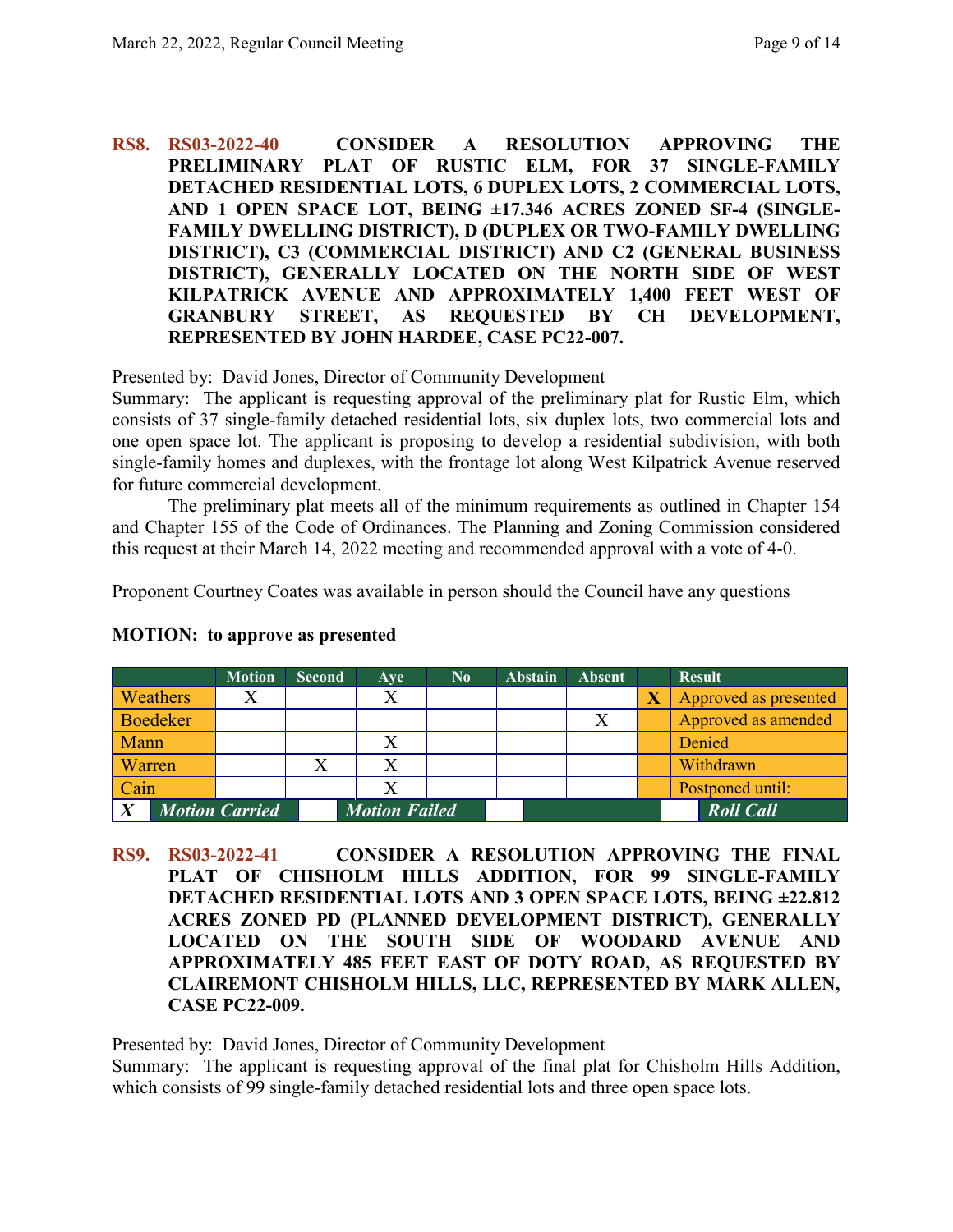The final plat meets all of the minimum requirements as outlined in PD OR10-2020-61 and Chapter 154 of the Code of Ordinances. The Planning and Zoning Commission considered this request at their March 14, 2022 meeting and recommended approval with a vote of 4-0.

|        |                 | <b>Motion</b>         | <b>Second</b> | Ave                  | $\bf No$ | <b>Abstain</b> | <b>Absent</b> | <b>Result</b>         |
|--------|-----------------|-----------------------|---------------|----------------------|----------|----------------|---------------|-----------------------|
|        | <b>Weathers</b> |                       |               |                      |          |                |               | Approved as presented |
|        | <b>Boedeker</b> |                       |               |                      |          |                | X             | Approved as amended   |
| Mann   |                 |                       |               |                      |          |                |               | Denied                |
| Warren |                 |                       |               |                      |          |                |               | Withdrawn             |
| Cain   |                 |                       |               |                      |          |                |               | Postponed until:      |
|        |                 | <b>Motion Carried</b> |               | <b>Motion Failed</b> |          |                |               | <b>Roll Call</b>      |

#### **MOTION: to approve as presented**

**RS10. RS03-2022-42 CONSIDER A RESOLUTION APPROVING THE FINAL PLAT OF HILLTOP MEADOWS ADDITION FOR 6 RESIDENTIAL LOTS, BEING ±6.932 ACRES IN THE EXTRATERRITORIAL JURISDICTION (ETJ) OF CLEBURNE, GENERALLY LOCATED NEAR THE SOUTHWEST INTERSECTION OF COUNTY ROAD 314 AND COUNTY ROAD 427A, AS REQUESTED BY REVCON, LLC, REPRESENTED BY TRANS TEXAS SURVEYING, CASE PC22-012.**

Presented by: David Jones, Director of Community Development

Summary: The applicant is requesting approval of the final plat for Hilltop Meadows Addition, which consists of six residential lots, generally located near the southwest intersection of County Road 314 and County Road 427A, within the City's Extraterritorial Jurisdiction (ETJ).

The final plat meets all of the minimum requirements as outlined in Chapter 154 of the Code of Ordinances. The Planning and Zoning Commission considered this request at their March 14, 2022 meeting and recommended approval with a vote of 4-0.

|                |                 | <b>Motion</b>         | <b>Second</b> | Ave                  | $\bf No$ | <b>Abstain</b> | <b>Absent</b> |                         | <b>Result</b>         |
|----------------|-----------------|-----------------------|---------------|----------------------|----------|----------------|---------------|-------------------------|-----------------------|
|                | Weathers        |                       |               | X                    |          |                |               | $\overline{\mathbf{X}}$ | Approved as presented |
|                | <b>Boedeker</b> |                       |               |                      |          |                |               |                         | Approved as amended   |
| Mann           |                 |                       |               |                      |          |                |               |                         | Denied                |
| Warren         |                 |                       |               | Χ                    |          |                |               |                         | Withdrawn             |
| Cain           |                 |                       |               | Х                    |          |                |               |                         | Postponed until:      |
| $\overline{X}$ |                 | <b>Motion Carried</b> |               | <b>Motion Failed</b> |          |                |               |                         | <b>Roll Call</b>      |

#### **MOTION: to approve as presented**

Presented by: Jeremy Hutt, Director of Public Works

**OR5 OR03-2022-30** *\*PUBLIC HEARING\** **CONSIDER AN ORDINANCE AMENDING TITLE V: "PUBLIC WORKS", CHAPTER 50: "GARBAGE AND TRASH," SECTION 50.11: "HAULING GARBAGE TO LANDFILL OR TRANSFER STATION; FEE SCHEDULE: CITY CLEANUP WEEK."**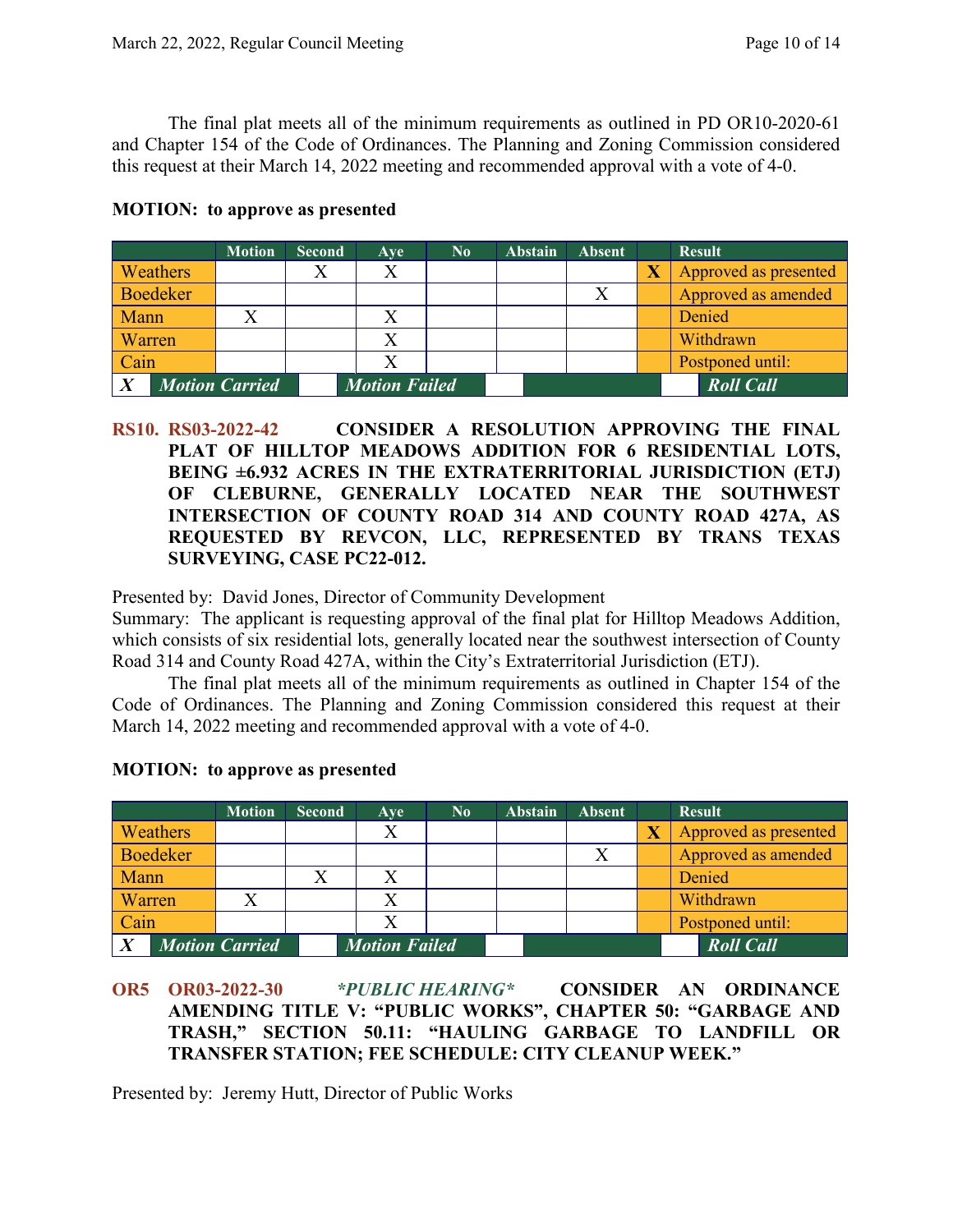Summary: With the addition of the Citizen Drop-off Stations at the transfer station, the current rate structure is being amended to help streamline services provided at the facility. The proposed changes will allow for existing sanitation customers to deposit waste more than once per month at no additional charge. The rates that are assessed at the Transfer Station are not being changed with this proposal and may be adjusted in the future in conjunction with a comprehensive rate evaluation.

The proposed language will:

- Remove the limit on number of times per month
- Accommodates non-weighed dumps
- Add a provision for civic groups that brings waste to the transfer station as a result of roadside cleaning activities

Mayor Cain opened the public hearing. There were no speakers and the public hearing was closed.

Mayor Cain publically thanked Mayor Pro Tem Boedeker for his vision for this facility improvement providing solutions for growth.

## **MOTION: to approve as presented**

|          | <b>Motion</b>         | <b>Second</b> | Ave                  | $\bf No$ | <b>Abstain</b> | <b>Absent</b> | <b>Result</b>         |
|----------|-----------------------|---------------|----------------------|----------|----------------|---------------|-----------------------|
| Weathers |                       |               |                      |          |                |               | Approved as presented |
| Boedeker |                       |               |                      |          |                |               | Approved as amended   |
| Mann     |                       |               |                      |          |                |               | Denied                |
| Warren   |                       |               |                      |          |                |               | Withdrawn             |
| Cain     |                       |               |                      |          |                |               | Postponed until:      |
|          | <b>Motion Carried</b> |               | <b>Motion Failed</b> |          |                |               | <b>Roll Call</b>      |

# **RS11. RS03-2022-43 CONSIDER A RESOLUTION APPROVING A DEVELOPMENT AGREEMENT BETWEEN THE CITY OF CLEBURNE AND TCCI WRIGHT LAND, LLC RELATED TO APPROXIMATELY 552 ACRES LOCATED IN THE CITY'S EXTRATERRITORIAL JURISDICTION AND AUTHORIZING THE MAYOR TO EXECUTE THE AGREEMENT.**

Presented by: Chris Fuller, Deputy City Manager

Summary: Wright Farms is a 552 acre proposed residential development located within the extraterritorial jurisdiction (ETJ) of the City of Cleburne. The 86<sup>th</sup> Texas Legislature created the Wright Farms Municipal Management District No. 1, codified under Chapter 3874 of the Texas Special District Local Laws Code. As a part of the legislation, the developer is required to enter into a development agreement before a confirmation election may be held or any improvements undertaken. Over the past year, the City and the developer have been working to finalize a draft development agreement to address such items as the concept plan, infrastructure, development standards, development processes, future annexation of the property, joinder agreement and strategic partnership agreement.

In general, the proposed development would contain 1,603 single-family residential lots ranging from a minimum of 4,800 to 7,000 square feet (562 lots - SF 4,800+ / 721 lots - SF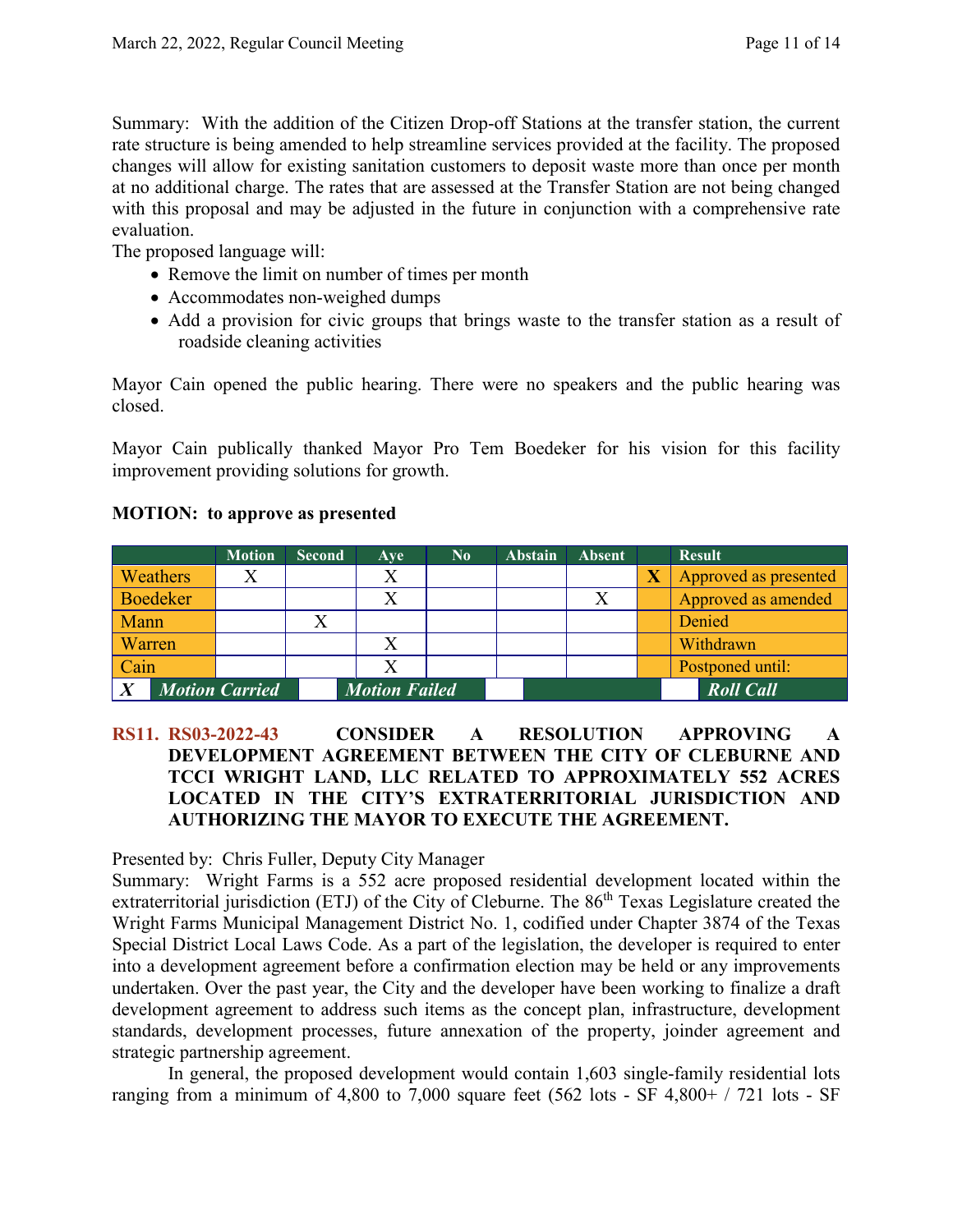$6,000+$  / 320 lots - SF 7,000+). Also included are 35 acres designated for 575 multi-family residential units. The development would meet minimum, and in some cases exceed, current development standards, and require City inspections for buildings and infrastructure. Water for the development would be provided by the Johnson County Special Utility District and sewer service would be provided by the City of Cleburne.

Proponent Richard Alberque and Josh Bethke were available in person should the Council have any questions.

|                 | <b>Motion</b>         | <b>Second</b> | Ave                  | $\bf No$ | <b>Abstain</b> | <b>Absent</b> | <b>Result</b>         |
|-----------------|-----------------------|---------------|----------------------|----------|----------------|---------------|-----------------------|
| Weathers        |                       |               | Х                    |          |                |               | Approved as presented |
| <b>Boedeker</b> |                       |               |                      |          |                |               | Approved as amended   |
| Mann            |                       |               |                      |          |                |               | Denied                |
| Warren          |                       |               |                      |          |                |               | Withdrawn             |
| Cain            |                       |               |                      |          |                |               | Postponed until:      |
|                 | <b>Motion Carried</b> |               | <b>Motion Failed</b> |          |                |               | <b>Roll Call</b>      |

## **MOTION: to approve as presented**

# **RS12. RS03-2022-44 CONSIDER A RESOLUTION CONSENTING TO THE CREATION OF WRIGHT FARM MUNICIPAL MANAGEMENT DISTRICT OF JOHNSON COUNTY, WHICH LIES WITHIN THE EXTRATERRITORIAL JURISDICTION OF THE CITY OF CLEBURNE.**

#### Presented by: Chris Fuller, Deputy City Manager

Summary: In 2019, the 86th Texas Legislature approved HB 4744 to create the Wright Farm Municipal Management District of Johnson County. The land to be included within the District is located wholly within the extraterritorial jurisdiction of the City of Cleburne, Texas. By this action, the City Council of the City of Cleburne grants its consent to the creation of Wright Farm Municipal Management District of Johnson County on that portion of the property described on the attached metes and bounds description located within the extraterritorial jurisdiction of the City.

Proponent Richard Alberque and Josh Bethke were available in person should the Council have any questions.

|        |                 | <b>Motion</b>         | <b>Second</b> | Ave                  | $\bf No$ | <b>Abstain</b> | <b>Absent</b> | <b>Result</b>         |
|--------|-----------------|-----------------------|---------------|----------------------|----------|----------------|---------------|-----------------------|
|        | Weathers        |                       |               |                      |          |                |               | Approved as presented |
|        | <b>Boedeker</b> |                       |               |                      |          |                | X             | Approved as amended   |
| Mann   |                 |                       |               |                      |          |                |               | Denied                |
| Warren |                 |                       |               |                      |          |                |               | Withdrawn             |
| Cain   |                 |                       |               |                      |          |                |               | Postponed until:      |
|        |                 | <b>Motion Carried</b> |               | <b>Motion Failed</b> |          |                |               | <b>Roll Call</b>      |

## **MOTION: to approve as presented**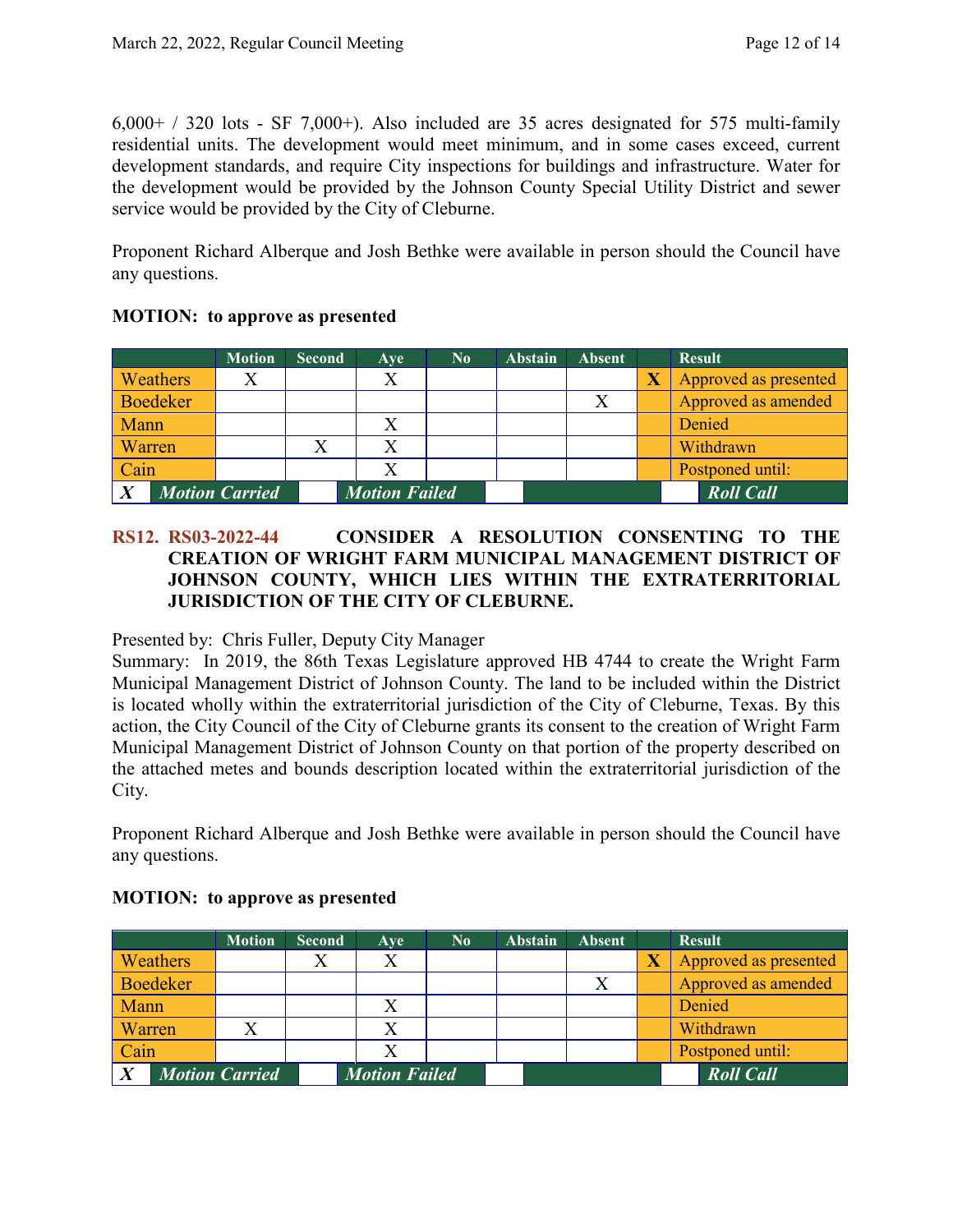## **RS13. RS03-2022-45 CONSIDER A RESOLUTION CONSENTING TO THE ANNEXATION OF CERTAIN LAND INTO WRIGHT FARM MUNICIPAL MANAGEMENT DISTRICT OF JOHNSON COUNTY.**

#### Presented by: Chris Fuller, Deputy City Manager

Summary: On March 22, 2022, the City of Cleburne received the Petition for Consent to Annex Land into Wright Farm Municipal Utility District of Johnson County, executed by TCCI Wright Land, LLC, a Texas limited liability company. The Petition seeks to add that certain tract of land, the same being wholly located within the extraterritorial jurisdiction of the City. The Texas Local Government Code, Section 42.0425, provides that land within the extraterritorial jurisdiction of a city may not be added to the District, without the written consent of such city. The purpose of this item is for City Council to give its consent to the addition of the Land to the District. It should be noted that while the Petition originally sought a Municipal Utility District, TCCI Wright Land, LLC, has revised the request to a Municipal Management District.

Proponent Richard Alberque and Josh Bethke were available in person should the Council have any questions.

# **MOTION: to approve as presented**

|                 | <b>Motion</b>         | <b>Second</b> | Ave                  | $\bf No$ | <b>Abstain</b> | <b>Absent</b> | <b>Result</b>         |
|-----------------|-----------------------|---------------|----------------------|----------|----------------|---------------|-----------------------|
| Weathers        |                       |               |                      |          |                |               | Approved as presented |
| <b>Boedeker</b> |                       |               |                      |          |                |               | Approved as amended   |
| Mann            |                       |               |                      |          |                |               | Denied                |
| Warren          |                       |               |                      |          |                |               | Withdrawn             |
| Cain            |                       |               |                      |          |                |               | Postponed until:      |
| $\overline{X}$  | <b>Motion Carried</b> |               | <b>Motion Failed</b> |          |                |               | <b>Roll Call</b>      |

## **DISCUSSION & UPDATES**

#### **OC3. DISCUSS THE NAMING OF CLEBURNE CONFERENCE CENTER THEATER**

Presented by: Mayor Scott Cain

Richard "Dick" Helmcamp was a beloved band director at Cleburne High School. Mr. Helmcamp created "The Golden Pride" which went on to win the Governor's Cup, as well as many additional awards. Mr. Helmcamp was also a member of The Greater Cleburne Carnage Players for many years.

Mayor Cain described his dedication and investment in the lives of thousands of students who now make up the citizenry of the community.

Mayor Cain offered his recommendation of naming the Performing Arts Theater in honor of Richard "Dick" Helmcamp.

Council directed staff to proceed with the renaming process.